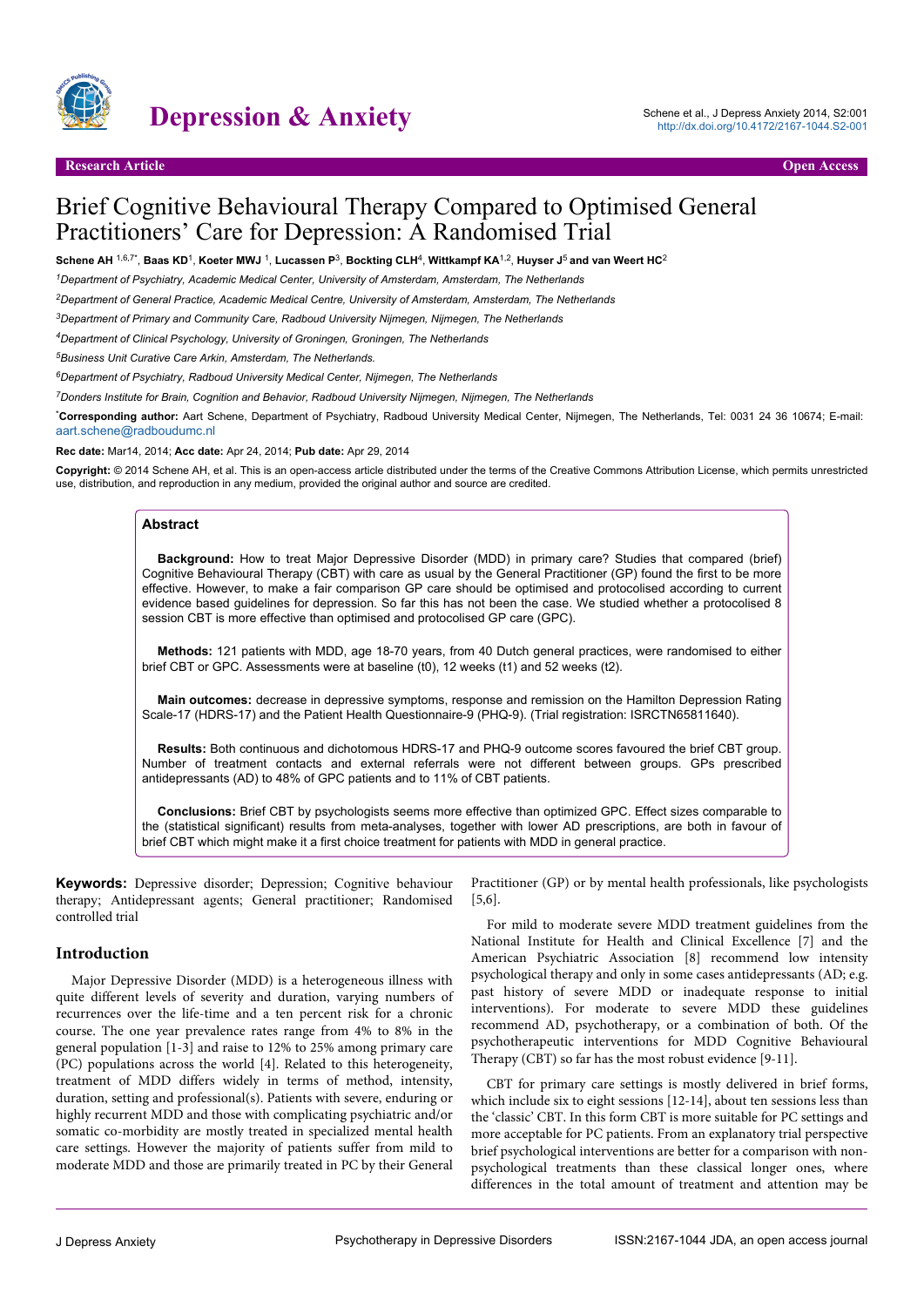problematic when differences in outcome in favour of these psychological treatments have to be interpreted [15].

Effectiveness studies and a recent meta-analysis showed that for MDD patients brief CBT is more effective than treatment as usual by GPs, especially during the first four months [16-20]. A limitation of most comparisons of treatment as usual with an experimental treatment is that the first are not standardised according to recent clinical guideline recommendations with regard to what 'optimal' usual care should include. This unfair competiton may result in a biased outcome; an overestimation of the effect of the experimental treatment (CBT).

Protocolising treatment as usual and improving adherence to this protocol are possible solutions to this methodological issue [21-24]. In this study we did so by standardising the Dutch GP Practice Guideline for MDD [25] and by giving GPs a short training in order to optimise adherence to this protocol. We will refer to this intervention as optimised general practitioners' care (GPC). We hypothesised that brief CBT is more effective than GPC for primary care patients with MDD.

# **Methods**

## **Setting**

The study was conducted in patients of 40 general practices in two parts of the Netherlands; West (Amsterdam region) and East (Nijmegen region). Inclusion took place from January 2007 through August 2010 and follow up assessment till August 2011. The study protocol was approved by the institutional ethics review committees of the Academic Medical Center in Amsterdam and the Radboud University Medical Center in Nijmegen. More details of the study design, including the content of the two treatments, can be found in Baas et al. [26].

#### **Participants and procedure**

GPs referred patients with a possible MDD to the study centre. Patients who gave informed consent for the diagnostic phase of the study were assessed by telephone on demographics and clinical characteristics within three days with the Structured Clinical Interview for DSM-IV Axis I Disorders (SCID-I). Inclusion criteria were: MDD and age between 18 and 70 years. Exclusion criteria were: mental retardation, schizophrenia, bipolar disorder, severe suicidal thoughts, terminal somatic illness, receiving active MDD treatment (a. use of anti-depressive medication, b. psychotherapy, or c. supportive consultations by the GP or social worker) and insufficient comprehension of the Dutch or English language. Eligible patients were next assessed with the Hamilton Depression Rating Scale-17 (HDRS-17) and the Patient Health Questionnaire-9 to establish the severity of MDD. After that they were asked for participation in the trial by their own GP.

#### **Randomisation**

After informed consent, the GP performed an internet based randomisation procedure. A centralised computer program generated a block randomisation of four blocks stratified by gender and location (Nijmegen/Amsterdam) where the patient was randomised over the two treatment strategies; optimised general practitioners' care (GPC) or brief cognitive behavioural therapy (CBT). The computer than

generated an outcome on the GP's computer screen and simultaneously send an email of this outcome to the researcher. In this way, patients and investigators were not able to foresee the allocation.

## **Interventions**

## **General practitioners' care (GPC)**

The GPC protocol (developed by HvW and AS; available on request) was based on the Dutch College of General Practitioners Practice Guideline (NHG-Standard) for depressive disorder [25]. GPC had duration of 12 weeks and consisted of monitoring of symptoms, psycho-education, discussion about possible causes or reasons of MDD, problem solving techniques, life style advices and supportive contacts. In accordance with the guidelines GPs were free to decide whether they prescribed an antidepressant (AD) and if so which one. Minimum frequency was one contact (10-15 minutes) every two weeks during the first six weeks and one telephonic contact and one face-toface evaluation contact during the next 6 weeks. This number could be increased in case of severity of symptoms and/or complaints and/or lack of social support [26].

## **Brief cognitive behavioural therapy (brief CBT)**

The brief CBT protocol (developed by CLHB; available on request) consisted of eight sessions (50 minutes) within the 12 week period. Treatment included behavioural activation and cognitive interventions including identification and challenging of negative thoughts and underlying attitudes and schemas [26]. Therapists were skilled psychologists connected to one of the participating general practices. They all were specifically trained in this brief CBT, had a Master in Clinical Psychology and a four year post academic education in behavioural therapy. They were all members of the Association of Behavioural and Cognitive Therapy. CBT sessions were delivered at the GPs practices.

All brief CBT sessions were audio-taped and treatment integrity was assessed by checking whether the essential ingredients of the intervention were present (behavioural activation, i.e. identification and expanding of potentially pleasant activities and identifying and challenging negative thoughts/ formulating rational thoughts) in a random sample of 10% of each therapists tapes. Therapists had intervision sessions (an organized meeting between colleagues in which performed sessions and related problems are discussed) and supervision sessions (an organized meeting between the therapist and a supervisor, a fully trained cognitive behavioural therapist with a Master in Clinical Psychology and a four year post academic education in Behavioural Therapy and Clinical Psychology). During the 12-week treatment period therapists were asked to refrain from referring the patient to the GP for medication.

#### **Measurements**

Patients were assessed at three occasions: before randomisation (baseline; t0); at the end of the treatment period (12 weeks; t1) and at one year follow-up (52 weeks; t2).

# **Eligibility assessment:**

The Structured Clinical Interview for DSM-IV Axis I Disorders (SCID-I) is a semi-structured interview for diagnosing mental disorders according to the DSM-IV criteria [27,28]. Throughout the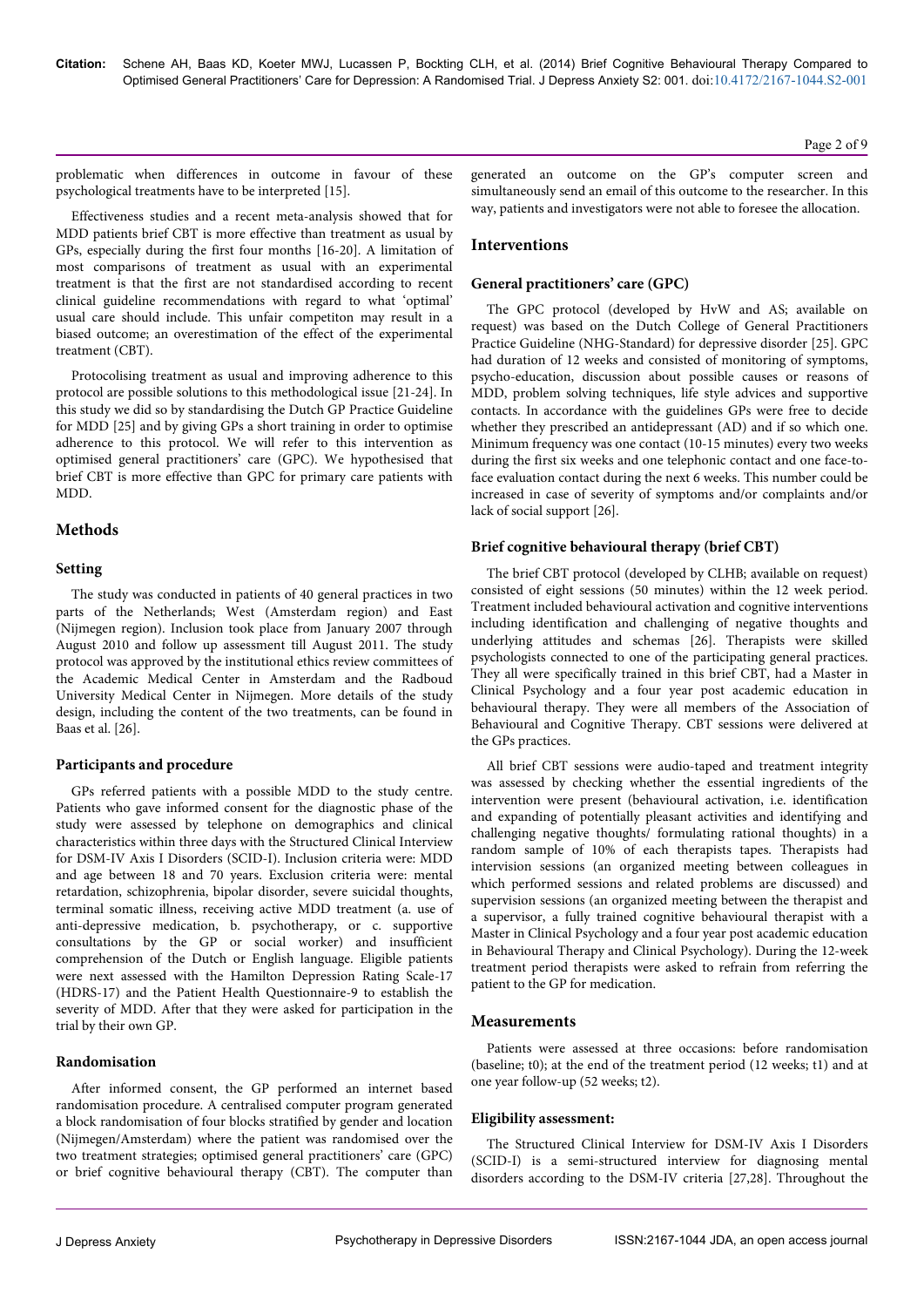study all SCID-I interviewers participated in ongoing training sessions and monthly consensus meetings supervised by an expert psychiatrist (JH) to maximize accuracy and consistency in the administration.

#### **Outcome measures**

As primary outcome we used a clinician-rated scale, the Hamilton Depression Rating Scale-17 and a patient-rated scale, the Patient Health Questionnaire-9. For both scales we measured continuous outcomes and dichotomous outcomes (response, remission).

The Hamilton Depression Rating Scale-17 (HDRS-17; [29]) is a well-known clinician rated, semi-structured clinical interview for assessing the severity of depressive disorder which has good psychometric properties [30]. In this study the HDRS was administered by telephone [31] by three independent interviewers, trained by an expert psychiatrist (JH). To maximize accuracy and consistency in the administration we used the same training and supervision procedure as with the SCID-I. The HDRS-17 total score ranges from 0 to 52 points and is categorised as: 8-13, mild; 14-18, moderate; 19-52, severe [32].

The Patient Health Questionnaire-9 (PHQ-9; [33,34]) is the 9 item patient rated subscale of the Primary Care Evaluation of Mental Disorders (PRIME-MD) which has good psychometric characteristics [35] and connects well to primary care [36,37]. In this study the PHQ-9 was send by mail. It evaluates the presence of the nine DSM-IV criteria for a depressive episode. The sum score ranges from 0 to 27 and can be categorised as: 5-9, mild; 10-14, moderate; 15-19, moderately severe; 20-27, severe). The PHQ-9 also offers a diagnostic algorithm. A positive outcome on this algorithm requires that five or more of the nine depressive symptom criteria of the DSM-IV are present more than half the days in the past two weeks (suicidal thoughts count if present at all), and at least one of these five or more symptoms has to be depressed mood or anhedonia.

#### **Dichotomous outcomes**

Response: was defined as a total score reduction of >50% on the HDRS-17 or the PHQ-9 [38-40]. Response was assessed only at the end of treatment (12 weeks).

Remission: Using the HDRS-17, remission was defined as a total score of 7 or less. For the PHQ-9 there is no consensus on the definition of remission. To make comparisons with other studies possible we applied two definitions. First, the original validation study of the PHQ-9 [34] recommends that scores of 0-4 are in the minimal depression range and scores of 5-9 are in the mild depression range. We therefore defined remission as a score of <5. Second, the cut-off value more widely used to identify a positive case for depressive disorder is a total score of 10 or higher. We therefore also used a more lenient, remission definition: a PHQ-9 total score <10 [39-41]. Remission was assessed both at 12 weeks (t1) and 52 weeks (t2).

#### **Blinding**

Interviewers were kept blind for the group assignment. They only got the telephone number and name of the patient to be interviewed. Before the interview patients were asked "not to reveal their treatment condition". Interviewers were asked in the monthly consensus meetings in how many cases the blinding was broken. They concluded that in 85% to 95% of the cases patients had been able to retain the concealment.

### **Treatment**

In order to optimise GPC each participating GP received training before the start of the study. During this one hour training we educated the GP in the treatment protocol and discussed the content of each of the contacts. After the training we provided a ring binder with the treatment protocol (containing the content of each contact) and informed the GP about the possibility of consulting an independent physician for questions about the treatment protocol during the intervention period.

To monitor the actual content of the provided GPC and potential supplementary treatment next to GPC and brief CBT, GPs received a questionnaire at the end of the 12 week treatment period (t1) in which we asked how many appointments they had had with the patient, whether they prescribed an antidepressant (+ type and dosage) and whether they had referred CBT or GPC patients for supplementary treatment to another health care professional.

#### **Statistical Methods**

To evaluate potential differences in baseline characteristics between the two groups we used t-test for independent samples and the chisquare test for categorical variables. When expected cell counts were too small for the chi square test, Fishers exact test was used.

To take potential biased outcomes caused by selective loss to followup into account we used multiple imputation (MI) which, assuming missing at random (MAR) for missing values, gives unbiased results with correct standard errors [42]. The results of the multiple imputation analyses (5 imputed datasets) were combined using Rubin's rules [43]. F-test values and degrees of freedom were calculated by the method proposed by Marshall et al. [44]. Since MI based pooled estimates are considered less biased, all analyses are based on the MI data. In the tables we show the estimates based on the imputed data; in the legend of the tables the estimates based on the actual observed data are presented. Furthermore, all analyses were intention to treat. Analyses were carried out with SPSS Statistics 18.0. To guard against an increased family wise error due to multiple testing we corrected the significance threshold from .05 to .01. We used this somewhat more lenient correction than the Bonferoni correction because the 7 tests in our article were not independent (e.g. HDRS score is correlated with PHQ score) which would make a Bonferoni correction to strict and would result in an unnecessary loss of power.

#### **Treatment effect**

Continuous outcomes in HDRS-17 and PHQ-9 scores were analyzed with a linear mixed model regression analysis with change between t0 and t1 and change between t0 and t2 as dependent variables, and treatment group, time and the treatment group by time interaction as independent variables, and t0 severity (HDRS total score) as covariate. In this model the main effect of treatment group indicates treatment effect and the treatment by time interaction indicates whether this effect sustains. When treatment by time interaction was significant, we performed planned contrasts to assess whether changes from t0 differed between both groups at t1 and at t2. When the treatment by time interaction was not statistically significant, we fitted a regression model without the interaction term and present the effect estimate based on this model.

Percentage response was analyzed with logistic regression analysis with response in terms of the HDRS-17 or the PHQ-9 as dependent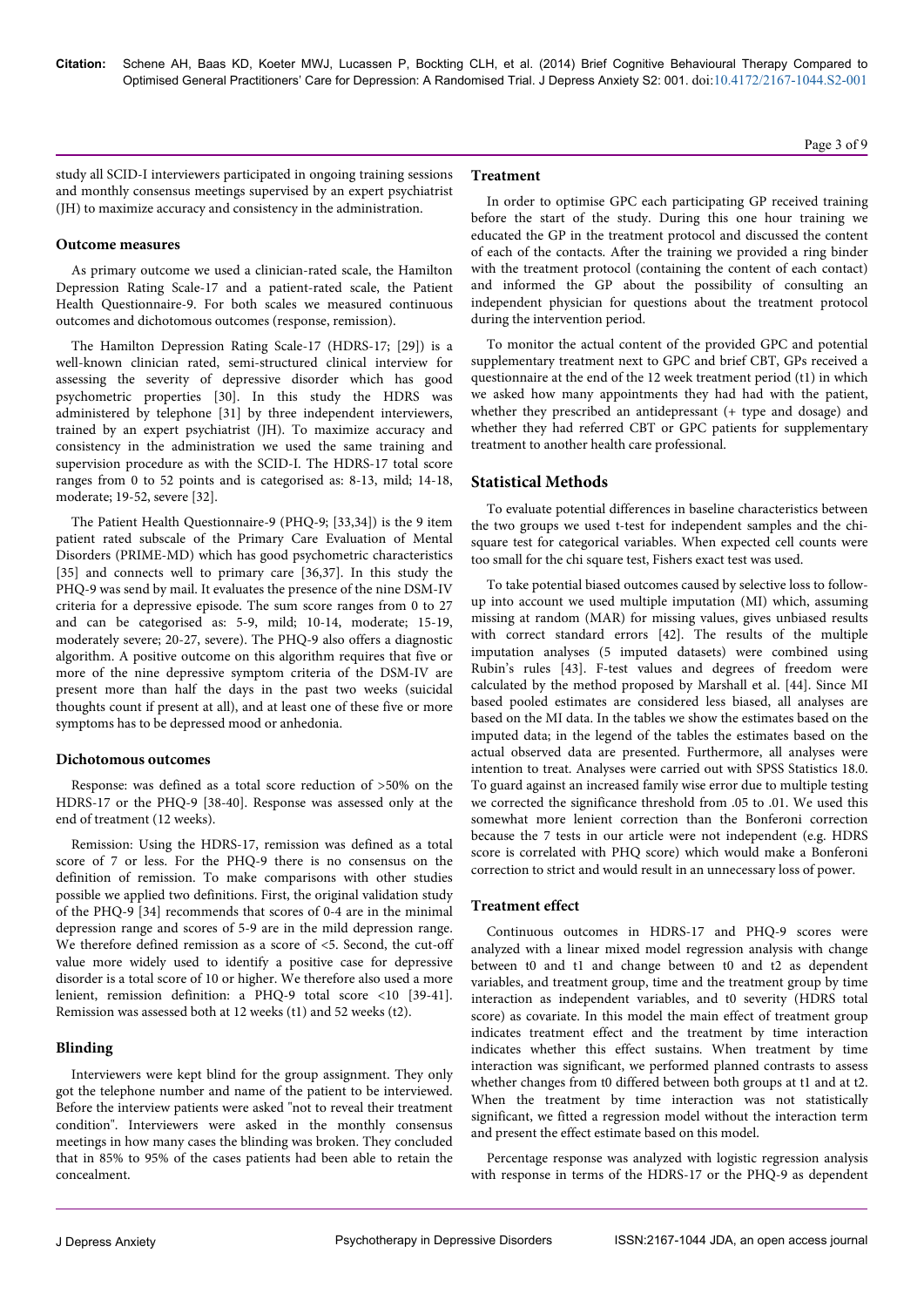#### Page 4 of 9

variable and treatment group as independent variable, and baseline severity as covariate. Percentage remission was analyzed with longitudinal logistic regression analysis, using the SPSS Generalized Estimating Equations programme (GEE) with a logit link function and a binomial error distribution. Dependent variable was remission in terms of the HDRS-17 or the PHQ-9. Independent variables were treatment group, time, the treatment group by time interaction and t0 severity as covariate.

# **Results**

#### **Patient flow and demographic characteristics**

Figure 1 shows the patient flow through the study [45]. During the recruitment phase, 175 patients were referred; five patients (2.9%) improved during recruitment and therefore declined participation; 170 could be assessed for eligibility. Of the 170 patients 34 (20%) patients did not meet these criteria, eight (4.7%) patients refused randomization due to treatment preference, six (3.5%) patients said they were improved and therefore declined randomization, and one (0.6%) patient did not accept the diagnosis of MDD; 121 (71.2%) met the inclusion criteria and agreed to participate and to be randomised. Data on outcome were obtained for 94 (78%) patients at 12 weeks and for 77 (64%) patients at 52 weeks.



Mean age of the total sample (n=121) was 45.1 years (s.d 11.2) and 66.9% of the patients were women (Table 1). Mean HDRS-17 score was 19.1 (s.d 6.1) and mean PHQ-9 score was 17.8 (s.d 4.6), both on the border of moderate and severe MDD. Almost half of the patients (45.7%) had a recurrent MDD and one third (31.4%) suffered from a co-morbid DSM-IV axis-I disorder (substance related disorder, anxiety disorder, somatoform disorder). Both groups were comparable on all demographic and clinical characteristics, both in terms of statistical significance and effect size.

<sup>a</sup>GPC=general practitioners' care; CBT=cognitive behavioural therapy

**bEducational attainment:** three categories according to the Dutch Educational System

c Including: substance related disorders, anxiety disorder, and somatoform disorders

|                                       | GPC $a(n=61)$ | CBT <sup>a</sup> (n=60) |
|---------------------------------------|---------------|-------------------------|
| Demographic characteristics           | 45.3 (11.0)   | 44.9 (11.6)             |
| Age, mean (s.d)                       |               |                         |
| Female %                              | 72.1          | 61.7                    |
| Living situation %                    |               |                         |
| - Alone                               | 25.0          | 21.4                    |
| -With partner (with or without child) | 50.1          | 55.4                    |
| -With child (without partner)         | 18.3          | 10.7                    |
| -With parent(s)                       | 3.3           | 7.1                     |
| -Other                                | 3.3           | 5.4                     |
| Caucasian %                           | 78.3          | 78.6                    |
| Marital status %                      |               |                         |
| -Not married                          | 45.0          | 42.8                    |
| -Married                              | 36.7          | 41.1                    |
| -Divorced                             | 11.7          | 14.3                    |
| -Widowed                              | 6.6           | 1.8                     |
| Primary role %                        |               |                         |
| - Employed                            | 56.7          | 62.5                    |
| - Student                             | 0.0           | 1.8                     |
| -Unemployed                           | 26.7          | 23.2                    |
| - Retired                             | 3.3           | 1.8                     |
| - Other                               | 13.3          | 10.7                    |
| Educational attainment <sup>b</sup> % |               |                         |
| - Low                                 | 31.7          | 33.9                    |
| - Medium                              | 48.3          | 41.1                    |
| - High                                | 20.0          | 25.0                    |
| Clinical characteristics              |               |                         |
| Recurrent depression %                | 39.6          | 51.9                    |
| Severity depression (HDRS) %          |               |                         |
| - Mild (total score 8-13)             | 42.6          | 46.7                    |
| - Moderate (total score 14-18)        | 36.1          | 38.3                    |
| - Severe (total score 19-52)          | 21.3          | 15.0                    |
| HDRS-17, mean (s.d)                   | 19.8 (6.4)    | 18.3 (5.8)              |
| PHQ-9, mean (s.d)                     | 18.3(4.0)     | 17.4 (5.1)              |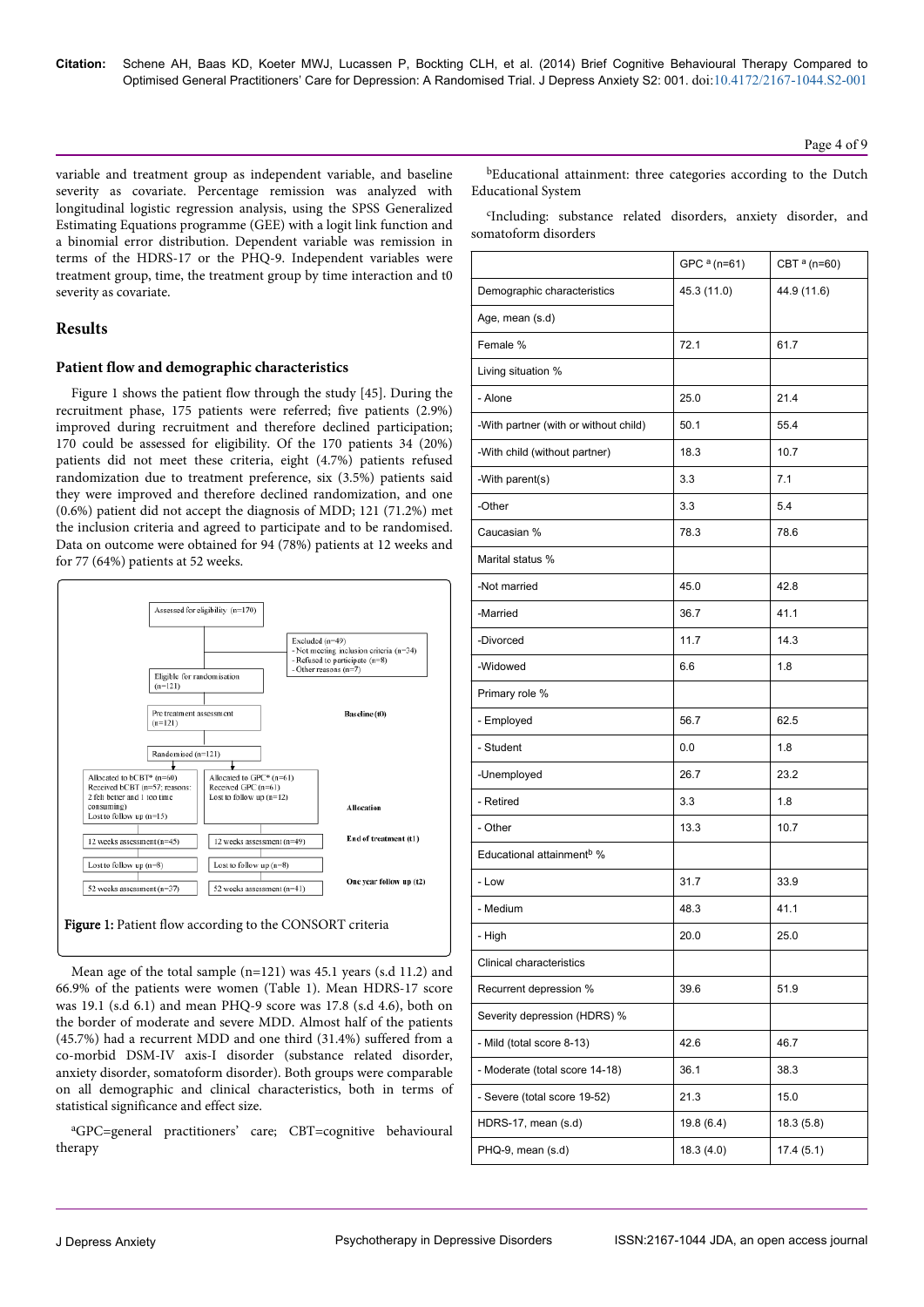| Co-morbid axis-I disorders.<br>current<br> | 32.8<br>$\sim$ $\sim$ | 30.0 | chotomous outcomes<br>" |
|--------------------------------------------|-----------------------|------|-------------------------|

Table 1: Baseline demographic and clinical characteristics (n=121)

## **Treatment Effect**

#### **Continuous outcomes**

Table 2 shows that from t0 to t2 mean HDRS-17 scores declined from 19.8 to 10.1 in the GPC group and from 18.3 to 8.2 in the brief CBT group. Mean PHQ-9 scores declined from 18.3 to 9.4 in the GPC group and from 17.4 to 7.1 in the brief CBT group. No significant treatment by time interaction was found, neither for the HDRS-17, nor for the PHQ-9.

Therefore we restricted ourselves to the regression model with only the main effects. According to this model patients in the brief CBT group improved on average 2.17 points more on the HDRS-17 total score than patients in the GPC group (F $(1, 18) = 1.96$ ; 95% CI -0.86-4.37; p=.178; Cohen's d: .36). Patients in the brief CBT group improved 2.38 points more on the PHQ-9 total score compared to patients in the GPC group (F(1, 320) = 6.71; 95% CI 0.59- 4.78; p=.010; Cohen's d: .51).

|                     | GPC <sup>c</sup> | CBT <sup>c</sup> | $F$ (df1,df2) <sup>d,e</sup> | pd,e  |
|---------------------|------------------|------------------|------------------------------|-------|
|                     | $(n=61)$         | $(n=60)$         |                              |       |
| HDRS-17(mean, s.d.) |                  |                  | 1.96(1,18)                   | 0.178 |
| Baseline (t0)       | 19.8(6.4)        | 18.3(5.8)        |                              |       |
| 12 weeks (t1)       | 13.0(8.5)        | 9.7(7.4)         |                              |       |
| 52 weeks (t2)       | 10.1(9.0)        | 8.2(6.9)         |                              |       |
| PHQ-9(mean, s.d.)   |                  |                  | 6.71 (1,320)                 | 0.010 |
| Baseline (t0)       | 18.3(4.0)        | 17.4(5.1)        |                              |       |
| 12 weeks (t1)       | 11.2(5.9)        | 8.3(5.5)         |                              |       |
| 52 weeks (t2)       | 9.4(5.8)         | 7.1(5.2)         |                              |       |

Table 2: Continuous depression outcomea, b

<sup>a</sup>Presented are multiple imputation based pooled estimates

<sup>b</sup>Observed mean scores HDRS-17 (t0, t1, t2):

 $-$  GPC: 19.8 (n=61), 12.3 (n=49), 9.0 (n=41)

- CBT: 18.3 (n=60), 9.2 (n=45), 8.3 (n=37)

Observed mean scores PHQ-9 (t0, t1, t2):

 $-$  GPC: 18.3 (n=60), 11.1 (n=43), 8.9 (n=37)

- CBT: 17.4 (n=58), 7.7 (n=34), 6.7 (n=32)

<sup>c</sup>GPC=general practitioners' care; CBT=cognitive behavioural therapy

<sup>d</sup>Linear mixed model regression analysis with change between baseline (t0) and 12 weeks (t1) and change between baseline (t0) and 52 weeks (t2) as dependent variables; treatment group, time and the treatment group by time interaction as independent variables

<sup>e</sup>Pooled multivariate test according to Marshall et al [44]

Response: Table 3 shows that after 12 weeks of treatment on the HDRS-17 a response was shown by 34.1% of the GPC group and by 48.7% of the brief CBT group. For the PHQ-9 responses were respectively 39.3% and 57.0%. According to the logistic regression model CBT and GPC patients did not differ in response percentage on the HDRS-17 (odds ratio 1.90; F (1, 1183)= 2.70; 95% CI 0.88- 4.09; p=.100; Cohen's h: .30), nor on the PHQ-9 (odds ratio 2.22; F (1, 83)=3.42; 95% CI 0.95- 5.14; p=.068; Cohen's h: .36).

Page 5 of 9

Remission: Based on HDRS-17 scores 32.5% of the patients in the GPC group and 51.7% in the brief CBT group could be considered a remitter at 12 weeks and respectively 44.6%and 55.7% at 52 weeks. The logistic regression without treatment by time interaction showed no significant relation between treatment type and HDRS-17 remission (odds ratio 1.97; F(1, 34)= 2.49; 95% CI 0.87- 3.70; p=.124). For the PHQ-9 cut off <10 these figures were respectively 42.6% and 57.3% at 12 weeks and 54.8% and 71.7% at 52 weeks. Logistic regression without treatment by time interaction showed no significant relation between treatment type and PHQ-9 remission when using <10 as cut off score (odds ratio 2.14; F(1, 268)= 3.52; 95% CI 0.95-4.83; p=0.062), nor when remission was defined as a PHQ score <5 (odds ratio 1.87; F (1,67)=3.42; 95% CI 0.97-3.63; p=0.069). In the latter case MI based remission rates were respectively 10.8% (GPC) and 30.0% (CBT) at 12 weeks and 23.0% and 33.0% at 52 weeks.

|                                           | GPC <sup>c</sup> | CBT <sup>c</sup> | F(df1, df2) <sup>d,e</sup> | pd,e  | effect size <sup>h</sup> |
|-------------------------------------------|------------------|------------------|----------------------------|-------|--------------------------|
|                                           | $(n=61)$         | $(n=60)$         |                            |       |                          |
| Response <sup>f</sup> (at<br>12weeks; t1) |                  |                  |                            |       |                          |
| HDRS-17                                   | 34.1%            | 48.7%            | 2.70(1, 1183)              | 0.100 | 0.30                     |
| PHQ-9                                     | 39.3%            | 57.0%            | 3.42(1,83)                 | 0.068 | 0.36                     |
| Remission <sup>g</sup>                    |                  |                  |                            |       |                          |
| HDRS-17                                   |                  |                  | 2.49(1,34)                 | 0.124 |                          |
| 12 weeks (t1)                             | 32.5%            | 51.7%            |                            |       | 0.39                     |
| 52 weeks (t2)                             | 44.6%            | 55.7%            |                            |       | 0.22                     |
| PHQ-9 (<10)                               |                  |                  | 3.52(1,268)                | 0.062 |                          |
| 12 weeks (t1)                             | 42.6%            | 57.3%            |                            |       | 0.30                     |
| 52 weeks (t2)                             | 54.8%            | 71.7%            |                            |       | 0.35                     |
| PHQ-9 (<5)                                |                  |                  | 3.42(1,67)                 | 0.069 |                          |
| 12 weeks (t1)                             | 10.8%            | 30.0%            |                            |       | 0.49                     |
| 52 weeks (t2)                             | 23.0%            | 33.0%            |                            |       | 0.22                     |

Table 3: Dichotomous depression outcome: response and remission<sup>a,b</sup>

<sup>a</sup>Presented are multiple imputation based pooled estimates

- <sup>b</sup>Observed percentages response (12 weeks; t1):
- HDRS-17: GPC 36.7%, CBT 51.1%
- PHQ-9: GPC 39.5%, CBT: 61.8

Observed percentages remission (12 weeks; t1):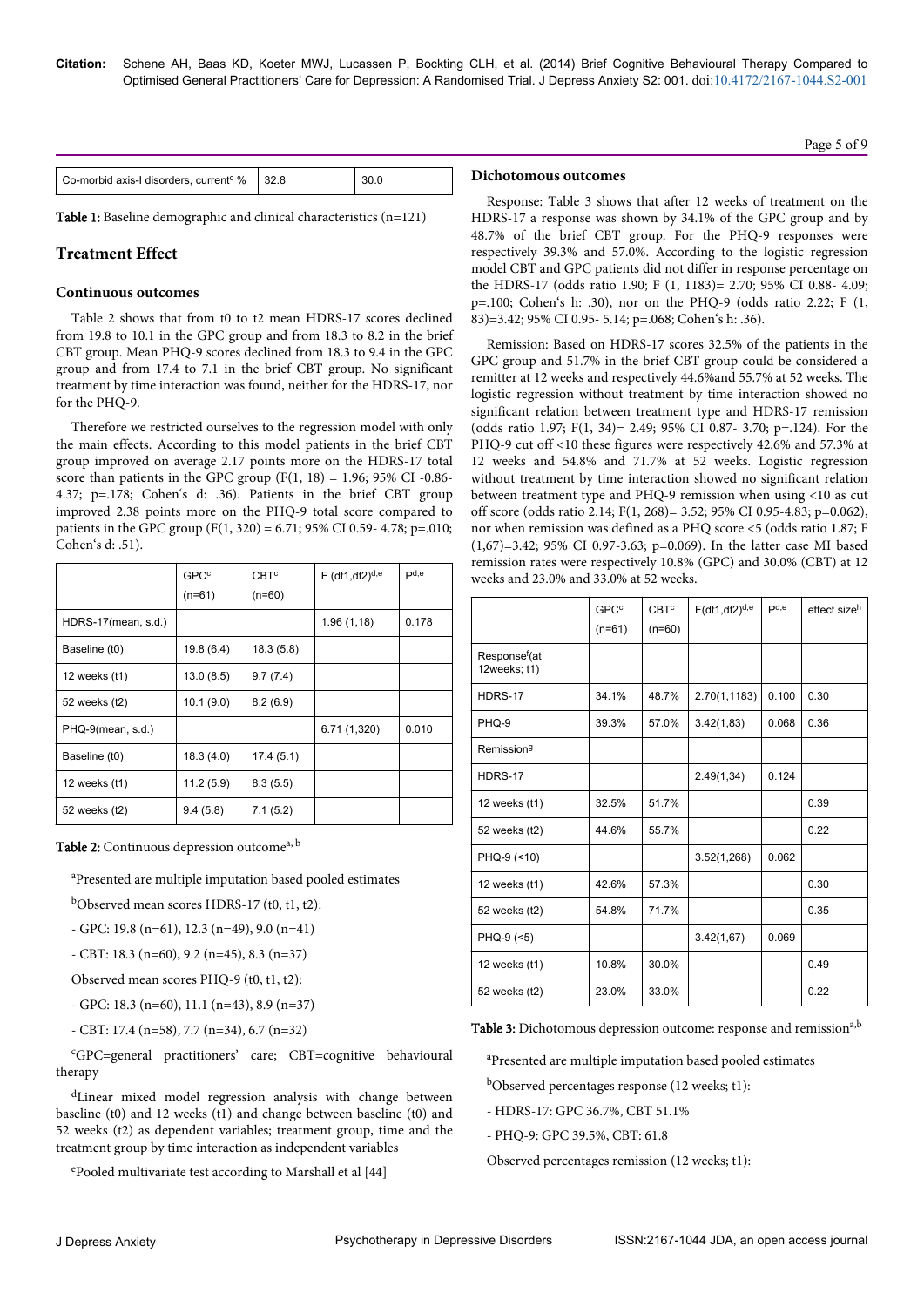**Citation:** Schene AH, Baas KD, Koeter MWJ, Lucassen P, Bockting CLH, et al. (2014) Brief Cognitive Behavioural Therapy Compared to Optimised General Practitioners' Care for Depression: A Randomised Trial. J Depress Anxiety S2: 001. doi[:10.4172/2167-1044.S2-001](http://dx.doi.org/10.4172/2167-1044.S2-001)

Page 6 of 9

- HDRS-17: GPC 36.7%, CBT 55.6%

- PHQ-9 (<10): GPC 44.2%, CBT 61.8%

- PHQ-9(<5): GPC 11.6%, CBT 35.3%

Observed percentages remission (52 weeks; t2):

- HDRS-17: GPC 51.2%, CBT 56.8%

- PHQ-9 (<10): GPC 59.5%, CBT 75.0%

- PHQ-9 (<5): GPC 27.3%, CBT 37.5%

<sup>c</sup>GPC=general practitioners' care; CBT=cognitive behavioural therapy

 $d$ Response: logistic regression analysis with response  $(Y/N)$  as outcome variable and treatment as dependent variable; Remission: GEE analysis with remission (Y/N) as dependent and treatment and time as independent variables (treatment by time interaction was not significant)

<sup>e</sup>Pooled multivariate test according to Marshall et al. [44]

 $f$ Response:  $> 50\%$  decrease of the baseline score (t0)

<sup>g</sup>Remission: HDRS-17 score ≤7; PHQ-9 score <10; PHQ-9 score<5

hCohen's d  $(0.20 = \text{small}; 0.50 = \text{medium}, 0.80 = \text{large})$ 

#### **Adherence and Antidepressant Use**

Patients in the brief CBT group received a mean of 6.1 sessions with the psychologist (range 0-8; s.d 2.7). Three patients did not attend any treatment session. The most common reason for termination of therapy was lack of motivation to attend the sessions. Patients in the GPC group received a mean of 4.9 appointments with their GP (range 1-12; s.d 2.2). All patients attended at least one GP-appointment.

Treatment integrity assessment of CBT showed that the essential ingredients of the intervention (i.e. behavioural activation and challenging negative thoughts/ formulating rational thoughts) were present. No interference in the work procedures of the psychologists was necessary.

GPs prescribed antidepressants to 48% of the GPC patients and to 11% of the CBT patients. In total one in seven patients received an outside referral for additional mental health treatment (11% in brief CBT and 18% in GPC).

#### **Discussion**

We investigated whether brief cognitive behavioural therapy (CBT) applied by psychologists was more effective than optimised and protocolised general practitioners' care (GPC), based on a GP treatment guideline for primary care patients with MDD. Over the full 52 weeks follow up the depression severity in both groups reduced to about half of the baseline value. Both on the HDRS-17 interview and the PHQ-9 self-rating about 70% of this improvement was between baseline (t0) and the end of treatment at 12 weeks (t1). Our study shows that CBT is at least as effective as GPC (both treatments did not differ on the dichotomous outcomes: response at t1 on HDRS and PHQ-9, and remission on t1 and t2 on HDRS and PHQ-9) and gives an indication that CBT is perhaps more effective (improvement on the mean PHQ-9 score differed significantly between both groups in favour of brief CBT [effect size: .51] and the combined overall trend appears to consistently favour brief CBT). Till now effectiveness

studies and a recent meta-analysis showed that brief CBT is more effective than treatment as usual by GPs. We studied an optimized form of GP care and conclude that brief CBT is just as good and perhaps better.

It cannot be ruled out that due to the sample size our tests had insufficient power to detect effects of the observed magnitude. This is supported by the fact that our effect sizes (most between .30 and .50) are comparable in magnitude to the statistical significant pooled effect sizes of three meta-analyses of CBT versus usual care [20,46,47] which were all in favour of CBT and were in the range of 0.33 to 0.42. Given the effect sizes it is not unreasonable to expect that we might have found more statistical significant effects of treatment type with a larger sample size although such a larger sample size might reduce effect sizes [11].

For the PHQ-9 we used two remission rates and found that those based on the definition of a PHQ-9 cut off <10 were more comparable to the HDRS-17 remission rates than those based on the definition of a PHQ-9 cut off <5. Compared to HDRS-17 the first one (<10) seems to overestimate remission by some 10%, while the second one (<5) underestimates remission by some 20%.

Our remission data at 52 weeks follow up need some explanation. First it is known that 50% of depressive episodes will be in remission at three months, but another 25% will last longer than 12 months [48]. It is also known that during the first year the proportion of patients relapsing/recurring is 25% [49]. To consider a new period of depression as a real recurrence the DSM IV states that between episodes 'there must be an interval of at least 2 consecutive months in which criteria are not met for a Major Depressive Episode'. Unfortunately we were not able to assess relapses or recurrences of depression in that detail over the t1-t2 period. We only know that non-remission (considering PHQ-9 cut off <10 and HDRS-17) at 52 weeks was in the 28-44% range for CBT and in the 45-55% range for GPC. Whether this non-remission was related to 'real' non-remission, relapse or recurrence is not known.

This issue of remission/recurrence of course is interesting because one important advantage of CBT in comparison with AD is its prophylactic effect on depression recurrence after acute CBT/AD treatment has been stopped [49-51]. However in almost all studies on this prophylactic aspect, CBT was of the 16-18 sessions type, as was common for the acute treatment of CBT, and so it remains unclear whether the brief CBT we studied also has an enduring effect.

Patients in de brief CBT group received six therapy sessions (sometimes called ultra-brief CGT; [52]), about two sessions less than the intended and protocolised eight sessions which is in line with other primary care studies on brief CBT in primary care [13,20]. The five (face to face or telephonic) appointments of the GPC patients correspond to the recommended number in the protocol. During the 12 week treatment phase patients in the GPC group received one session less than the brief CBT patients which suggest a comparable number of professional contacts in both groups. Furthermore the referral rate to other mental health treatments was also comparable; one in seven patients in both groups.

Anti-depressants (AD) were one of the treatment options in the GPC. The GPs were educated in the treatment protocol and they received feedback of the SCID-I and HDRS interview results (i.e. diagnosis and severity of MDD). By this procedure they were in an optimal condition to decide to prescribe ADs in accordance with the primary care guidelines. This finally resulted in 48% of AD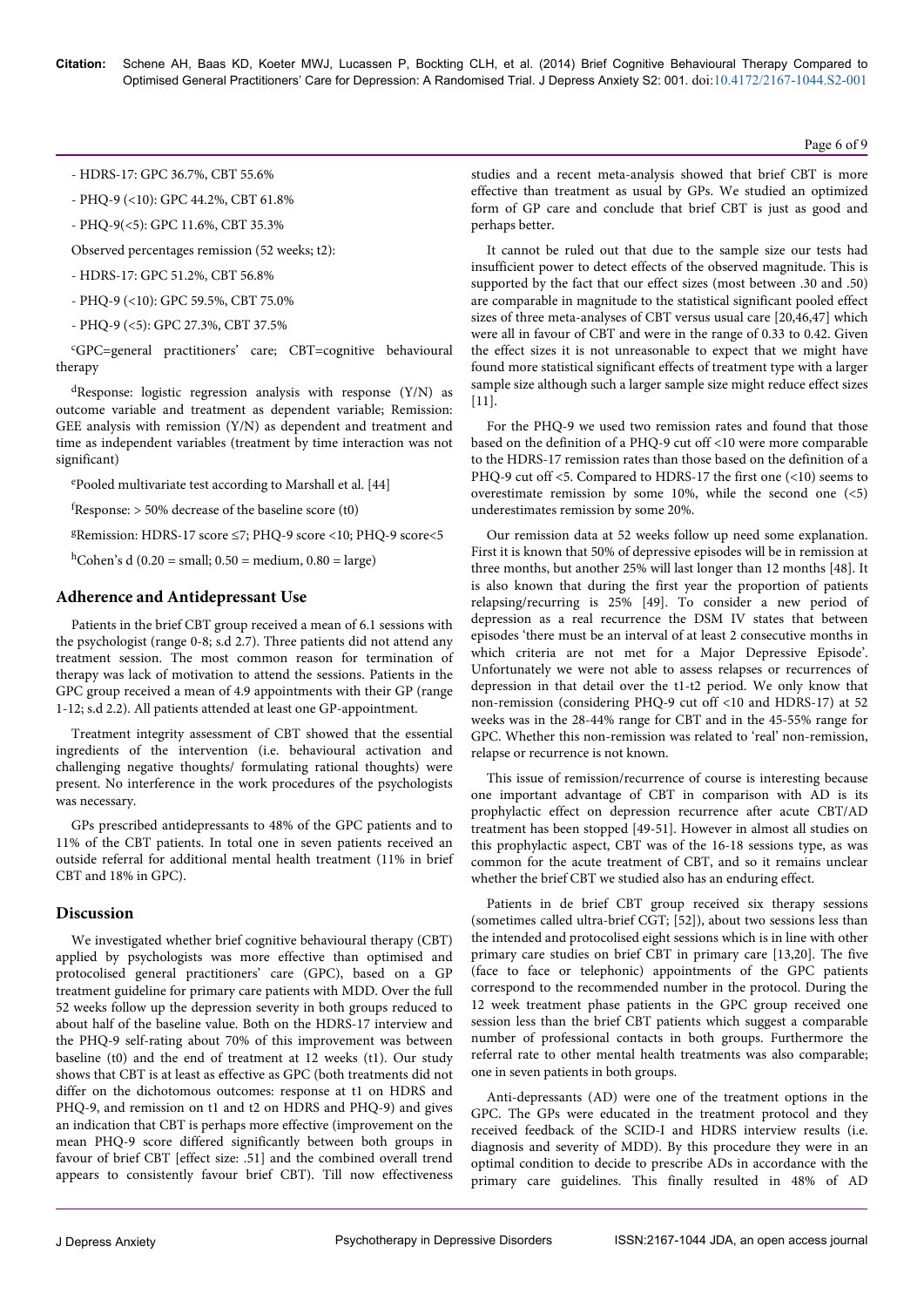prescriptions in the GPC group. We think this percentage is in accordance with the depressions severity at baseline, but rather low compared to other GP studies where 49-96% of the patients received ADs [17,53-55].

Interestingly we have to conclude that the somewhat better depression outcome was accomplished with a small percentage of AD prescriptions (11%) in the brief CBT group. Since studies showed that patients generally prefer psychological therapy to pharmacological therapy [56-59], this low AD prescription may be another advantage of brief CBT. However, we have no assessment of patient' preference or satisfaction, and so this advantage is not proven in our sample.

Earlier studies on brief CBT in depressed PC patients are scarce and showed brief CBT to be more effective than treatment as usual, especially in the short term, but the advantages were small [16-18,47]. Our study differs from these earlier studies in several ways. First, we optimised treatment as usual by using the treatment protocol and the GP training. By this, we think our study design results in a more valid comparison and consequently more valid estimate of the differences in treatment effects between brief CBT and GPC. To our knowledge only one other study also educated GPs; Conradi et al. [19] invited GPs to attend a 2-hour booster session about guidelines for the treatment of depression. Second, the number of offered sessions of the brief CBT differed. In two of the earlier studies brief CBT consisted of ten or more sessions (range 10-12 sessions; [16,19]), while we finally used the six sessions found in clinical practice. Furthermore, the content of the brief CBT differed. Scott et al. [17], for instance, used mainly cognitive techniques instead of a mixture of cognitive and behavioural aspects as we did. Finally, the way the severity of depression was assessed differed. Only one study used both a patient rated and a clinician rated instrument [17]. The other studies used either a clinician rated instrument (HDRS-17; [16]) or a patient rated instrument (Beck Depression Inventory [60]). A recent meta-analysis showed that clinician-rated and patient-reported measures of improvement in depression studies are not equivalent and the authors recommended using both [14] as we did.

#### **Strengths and limitations**

Our study has limitations. First, one could argue that a control or treatment as usual group should have been included. We think that CBT had already been proven effective as compared to care as usual [20] and so we considered a placebo or control group not necessary and even unethical. Second, we obtained no information about harms (adverse effects) of the GPC while, for example, side effects of medication can have an influence on whether an intervention will be acceptable. Third, although we tried hard, we were not successful to measure adherence to the GPC protocol because this measure was too time-consuming for busy GPs. However, we monitored the actual content of the provided GPC by sending each GP a short questionnaire at the end of the intervention period in which we asked how many appointments they had had with the patient, whether they prescribed an antidepressant and whether they referred patients to another health care professional. This provided a global estimate of adherence to the protocol. Fourth, we did not measure the total amount of treatment patients in both conditions received between 12 weeks and follow-up at 52 weeks. Finally, we did use multiple imputations (MI) which requires the missing mechanism to be missing at random (MAR). Unfortunately, the MAR assumption is not testable [62]. Serious violations of MAR are, however, unlikely and lesser violations are only problematic in specific situations that are also

rare [63-65]. Alternatives to MI like complete cases analysis or mixed model regression analysis on the observed data either are much more likely to lead to biased results (complete cases analysis) or also require MAR (mixed model regression).Even though we used the best method we cannot completely rule out that the MAR assumption violations induced some bias. However, even in this case the results after MI are most likely less biased than the results from the observed data.

Strengths of this study are the adequate randomisation procedure, the follow-up of 52 weeks, the assessment of AD prescriptions and the detailed analyses of treatment effects. We have tried to improve generalizability by including a great number of general practices from two geographical areas and by using lenient inclusion criteria, permitting co-morbidity [61,62]. Finally the optimisation and standardisation of the GP treatment and the limitations for external referrals allowed a fairer comparison.

# **Conclusion**

We conclude that compared to optimised GPC the brief CBT we developed is probably more successful on depression outcome. This finding, together with a substantial reduction of AD prescriptions in the brief CBT group and the similarity of our effect sizes to the (statistical significant) pooled effect sizes of three meta-analyses of CBT versus usual care, makes brief CBT a good first choice treatment for PC patients with MDD. For the majority of patients a primary care intervention seemed sufficient. One in seven patients was referred for additional therapy. However further trials are needed to support the probable superiority of brief CBT in comparison to optimized GP care and to examine the relative cost-effectiveness.

# **Funding**

This study was funded by a grant from the Netherlands Organisation for Health Research and Development (Zon Mw), program Mental Health (# 100.003.005 and # 100.002.021) and the Academic Medical Center/University of Amsterdam. The funder had no role in the study design and the collection, analysis, and interpretation of the data and the writing of the article and the decision to submit it for publication. All authors were independent from the funder and had access to all the data.

# **Declaration of interest:**

None.

# **Acknowledgments:**

We thank the participants, the participating GPs and the psychologists for their cooperation.

#### **References**

- 1. [Alonso J, Angermeyer MC, Bernert S, Bruffaerts R, Brugha TS, et al.](http://www.ncbi.nlm.nih.gov/pubmed/15128384) [\(2004\) Prevalence of mental disorders in Europe: results from the](http://www.ncbi.nlm.nih.gov/pubmed/15128384) [European Study of the Epidemiology of Mental Disorders \(ESEMeD\)](http://www.ncbi.nlm.nih.gov/pubmed/15128384) [project. Acta Psychiatr Scand Suppl : 21-27.](http://www.ncbi.nlm.nih.gov/pubmed/15128384)
- 2. [Demyttenaere K, Bruffaerts R, Posada-Villa J, Gasquet I, Kovess V, et al.](http://www.ncbi.nlm.nih.gov/pubmed/15173149) [\(2004\) Prevalence, severity, and unmet need for treatment of mental](http://www.ncbi.nlm.nih.gov/pubmed/15173149) [disorders in the World Health Organization World Mental Health](http://www.ncbi.nlm.nih.gov/pubmed/15173149) [Surveys. JAMA 291: 2581-2590.](http://www.ncbi.nlm.nih.gov/pubmed/15173149)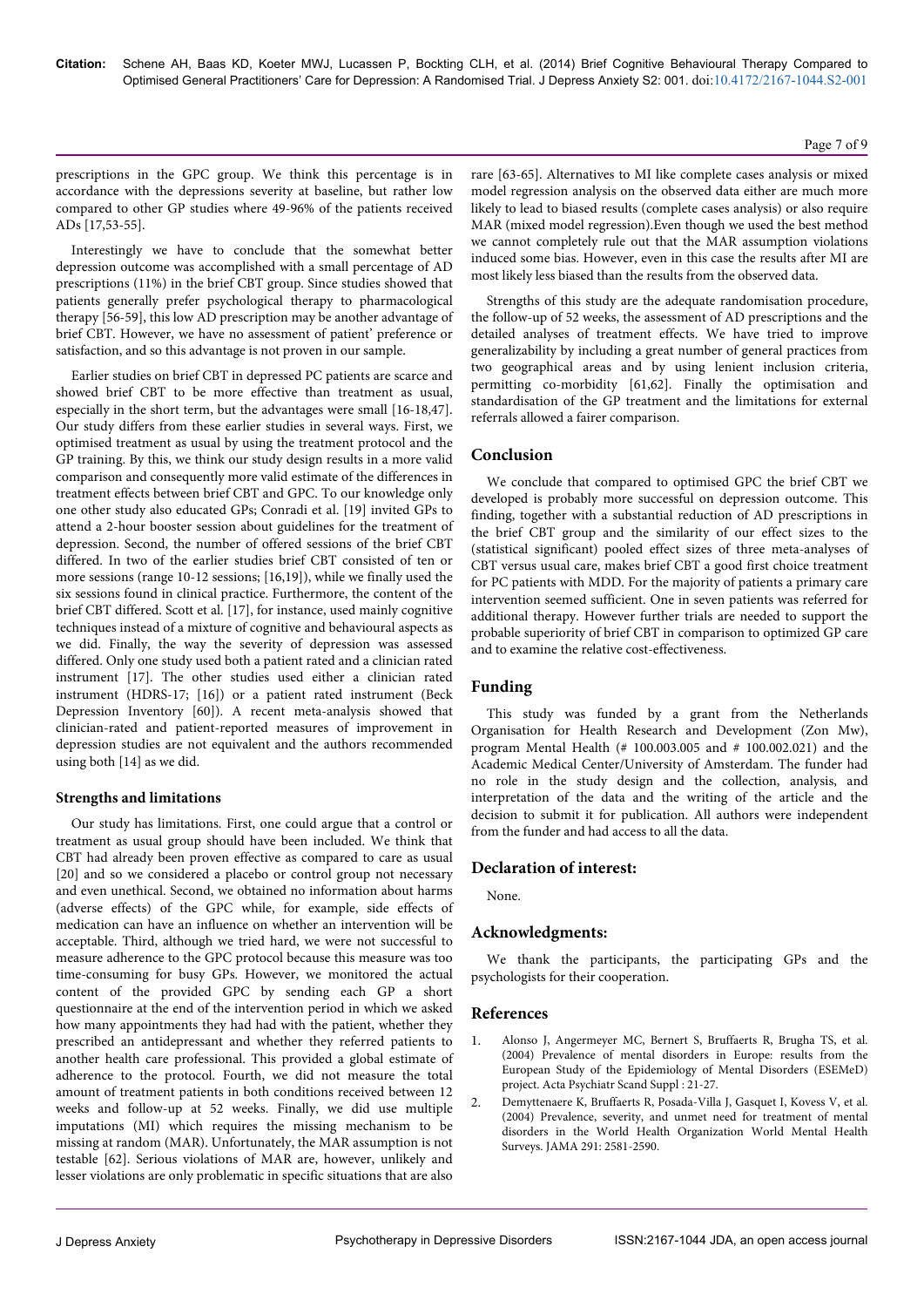Page 8 of 9

- 3. [Kessler RC \(2007\) The global burden of anxiety and mood disorders:](http://www.ncbi.nlm.nih.gov/pubmed/17288502) [putting the European Study of the Epidemiology of Mental Disorders](http://www.ncbi.nlm.nih.gov/pubmed/17288502) [\(ESEMeD\) findings into perspective. J Clin Psychiatry 68 Suppl 2: 10-19.](http://www.ncbi.nlm.nih.gov/pubmed/17288502)
- [Mitchell AJ, Rao S, Vaze A \(2011\) International comparison of clinicians'](http://www.ncbi.nlm.nih.gov/pubmed/21276327) [ability to identify depression in primary care: meta-analysis and meta](http://www.ncbi.nlm.nih.gov/pubmed/21276327)[regression of predictors. Br J Gen Pract 61: e72-80.](http://www.ncbi.nlm.nih.gov/pubmed/21276327)
- 5. [Aikens JE, Kroenke K, Nease DE Jr, Klinkman MS, Sen A \(2008\)](http://www.ncbi.nlm.nih.gov/pubmed/18164937) [Trajectories of improvement for six depression-related outcomes. Gen](http://www.ncbi.nlm.nih.gov/pubmed/18164937) [Hosp Psychiatry 30: 26-31.](http://www.ncbi.nlm.nih.gov/pubmed/18164937)
- 6. [Bijl RV, Ravelli A \(2000\) Psychiatric morbidity, service use, and need for](http://www.ncbi.nlm.nih.gov/pubmed/10754976) [care in the general population: results of The Netherlands Mental Health](http://www.ncbi.nlm.nih.gov/pubmed/10754976) [Survey and Incidence Study. Am J Public Health 90: 602-607.](http://www.ncbi.nlm.nih.gov/pubmed/10754976)
- 7. NICE (2010) The NICE Guideline on the Treatment and Management of Depression in Adults (updated edn). London, National Institute for Health and Clinical Excellence.
- 8. APA (2010) Practice Guideline for the Treatment of Patients with Major Depressive Disorder (3rd edn). Washington DC, American Psychiatric Association.
- 9. [Gloaguen V, Cottraux J, Cucherat M, Blackburn IM \(1998\) A meta](http://www.ncbi.nlm.nih.gov/pubmed/9574861)[analysis of the effects of cognitive therapy in depressed patients. J Affect](http://www.ncbi.nlm.nih.gov/pubmed/9574861) [Disord 49: 59-72.](http://www.ncbi.nlm.nih.gov/pubmed/9574861)
- 10. [Cuijpers P, van Straten A, Andersson G, van Oppen P \(2008\)](http://www.ncbi.nlm.nih.gov/pubmed/19045960) [Psychotherapy for depression in adults: a meta-analysis of comparative](http://www.ncbi.nlm.nih.gov/pubmed/19045960) [outcome studies. J Consult Clin Psychol 76: 909-922.](http://www.ncbi.nlm.nih.gov/pubmed/19045960)
- 11. [Barth J, Munder T, Gerger H, Nüesch E, Trelle S, et al. \(2013\)](http://www.ncbi.nlm.nih.gov/pubmed/23723742) [Comparative efficacy of seven psychotherapeutic interventions for](http://www.ncbi.nlm.nih.gov/pubmed/23723742) [patients with depression: a network meta-analysis. PLoS Med 10:](http://www.ncbi.nlm.nih.gov/pubmed/23723742) [e1001454.](http://www.ncbi.nlm.nih.gov/pubmed/23723742)
- 12. [Churchill R, Hunot V, Corney R, Knapp M, McGuire H, et al. \(2001\) A](http://www.ncbi.nlm.nih.gov/pubmed/12387733) [systematic review of controlled trials of the effectiveness and cost](http://www.ncbi.nlm.nih.gov/pubmed/12387733)[effectiveness of brief psychological treatments for depression. Health](http://www.ncbi.nlm.nih.gov/pubmed/12387733) [Technol Assess 5: 1-173.](http://www.ncbi.nlm.nih.gov/pubmed/12387733)
- 13. [Stiles WB, Barkham M, Connell J, Mellor-Clark J \(2008\) Responsive](http://www.ncbi.nlm.nih.gov/pubmed/18377125) [regulation of treatment duration in routine practice in United Kingdom](http://www.ncbi.nlm.nih.gov/pubmed/18377125) [primary care settings: replication in a larger sample. J Consult Clin](http://www.ncbi.nlm.nih.gov/pubmed/18377125) [Psychol 76: 298-305.](http://www.ncbi.nlm.nih.gov/pubmed/18377125)
- 14. [Cuijpers P, Li J, Hofmann SG, Andersson G \(2010\) Self-reported versus](http://www.ncbi.nlm.nih.gov/pubmed/20619943) [clinician-rated symptoms of depression as outcome measures in](http://www.ncbi.nlm.nih.gov/pubmed/20619943) [psychotherapy research on depression: a meta-analysis. Clin Psychol Rev](http://www.ncbi.nlm.nih.gov/pubmed/20619943) [30: 768-778.](http://www.ncbi.nlm.nih.gov/pubmed/20619943)
- 15. [Cuijpers P, Huibers M, Ebert DD, Koole SL, Andersson G \(2013\) How](http://www.ncbi.nlm.nih.gov/pubmed/23528438) [much psychotherapy is needed to treat depression? A metaregression](http://www.ncbi.nlm.nih.gov/pubmed/23528438) [analysis. J Affect Disord 149: 1-13.](http://www.ncbi.nlm.nih.gov/pubmed/23528438)
- 16. [Scott AI, Freeman CP \(1992\) Edinburgh primary care depression study:](http://www.ncbi.nlm.nih.gov/pubmed/1392754) [treatment outcome, patient satisfaction, and cost after 16 weeks. BMJ](http://www.ncbi.nlm.nih.gov/pubmed/1392754) [304: 883-887.](http://www.ncbi.nlm.nih.gov/pubmed/1392754)
- 17. [Scott C, Tacchi MJ, Jones R, Scott J \(1997\) Acute and one-year outcome](http://www.ncbi.nlm.nih.gov/pubmed/9337947) [of a randomised controlled trial of brief cognitive therapy for major](http://www.ncbi.nlm.nih.gov/pubmed/9337947) [depressive disorder in primary care. Br J Psychiatry 171: 131-134.](http://www.ncbi.nlm.nih.gov/pubmed/9337947)
- 18. [Ward E, King M, Lloyd M, Bower P, Sibbald B, et al. \(2000\) Randomised](http://www.ncbi.nlm.nih.gov/pubmed/11099284) [controlled trial of non-directive counselling, cognitive-behaviour](http://www.ncbi.nlm.nih.gov/pubmed/11099284) [therapy, and usual general practitioner care for patients with depression.](http://www.ncbi.nlm.nih.gov/pubmed/11099284) [I: clinical effectiveness. BMJ 321: 1383-1388.](http://www.ncbi.nlm.nih.gov/pubmed/11099284)
- 19. [Conradi HJ, de Jonge P, Ormel J \(2008\) Cognitive-behavioural therapy v.](http://www.ncbi.nlm.nih.gov/pubmed/19043158) [usual care in recurrent depression. Br J Psychiatry 193: 505-506.](http://www.ncbi.nlm.nih.gov/pubmed/19043158)
- 20. [Cape J, Whittington C, Buszewicz M, Wallace P, Underwood L \(2010\)](http://www.ncbi.nlm.nih.gov/pubmed/20579335) [Brief psychological therapies for anxiety and depression in primary care:](http://www.ncbi.nlm.nih.gov/pubmed/20579335) [meta-analysis and meta-regression. BMC Med 8: 38.](http://www.ncbi.nlm.nih.gov/pubmed/20579335)
- 21. [Donoghue JM, Tylee A \(1996\) The treatment of depression: prescribing](http://www.ncbi.nlm.nih.gov/pubmed/8837905) [patterns of antidepressants in primary care in the UK. Br J Psychiatry](http://www.ncbi.nlm.nih.gov/pubmed/8837905) [168: 164-168.](http://www.ncbi.nlm.nih.gov/pubmed/8837905)
- 22. Roth A, Fonagy P (1996) What works for whom? A critical review of psychotherapy research. New York, Guilford Press.
- 23. Blenkiron P (1998) Does the management of depression in general practice math current guidelines? Primary Care Psychiatry 4:121-125.
- 24. [Mant D \(2008\) The problem with usual care. Br J Gen Pract 58: 755-756.](http://www.ncbi.nlm.nih.gov/pubmed/19000397)
- 25. [Marwijk HWJ van, Grundmeijer HGLM, Bijl D, Gelderen MG van, Haan](https://www.nhg.org/standaarden/volledig/nhg-standaard-depressie-tweede-herziening) [M de, et al. \(2003\) NHG- Standaard Depressieve stoornis \(eerste](https://www.nhg.org/standaarden/volledig/nhg-standaard-depressie-tweede-herziening) [herziening\). Huisarts en Wetenschap 46:614-633.](https://www.nhg.org/standaarden/volledig/nhg-standaard-depressie-tweede-herziening)
- 26. [Baas KD, Koeter MW, van Weert HC, Lucassen P, Bockting CL, et al.](http://www.ncbi.nlm.nih.gov/pubmed/20939917) [\(2010\) Brief cognitive behavioral therapy compared to general](http://www.ncbi.nlm.nih.gov/pubmed/20939917) [practitioners care for depression in primary care: a randomized trial.](http://www.ncbi.nlm.nih.gov/pubmed/20939917) [Trials 11: 96.](http://www.ncbi.nlm.nih.gov/pubmed/20939917)
- 27. [Spitzer RL, Williams JB, Gibbon M, First MB \(1992\) The Structured](http://www.ncbi.nlm.nih.gov/pubmed/1637252) [Clinical Interview for DSM-III-R \(SCID\). I: History, rationale, and](http://www.ncbi.nlm.nih.gov/pubmed/1637252) [description. Arch Gen Psychiatry 49: 624-629.](http://www.ncbi.nlm.nih.gov/pubmed/1637252)
- 28. First MB, Spitzer RL, Gibbon M, Williams JBW (1999) Structured Clinical Interview for DSM-IV Axis I Disorders- Patient Edition (SCID-I/P version 2.0). Lisse, Swets & Zeitlinger BV.
- 29. Hamilton M (1960) A rating scale for depression. J Neurol Neurosur PS 23:56-62.
- 30. Rabkin JG, Klein DF (1987) The clinical measurement of depressive disorders; in Marsella AJ, Hirschfeld RMA, Katz MM (eds): The measurement of depression. New York, Guilford Press, pp 30-83.
- 31. [Simon GE, Revicki D, VonKorff M \(1993\) Telephone assessment of](http://www.ncbi.nlm.nih.gov/pubmed/8295157) [depression severity. J Psychiatr Res 27: 247-252.](http://www.ncbi.nlm.nih.gov/pubmed/8295157)
- 32. [Hamilton M \(1967\) Development of a rating scale for primary depressive](http://www.ncbi.nlm.nih.gov/pubmed/6080235) [illness. Br J Soc Clin Psychol 6: 278-296.](http://www.ncbi.nlm.nih.gov/pubmed/6080235)
- 33. [Spitzer RL, Kroenke K, Williams JB \(1999\) Validation and utility of a](http://www.ncbi.nlm.nih.gov/pubmed/10568646) [self-report version of PRIME-MD: the PHQ primary care study. Primary](http://www.ncbi.nlm.nih.gov/pubmed/10568646) [Care Evaluation of Mental Disorders. Patient Health Questionnaire.](http://www.ncbi.nlm.nih.gov/pubmed/10568646) [JAMA 282: 1737-1744.](http://www.ncbi.nlm.nih.gov/pubmed/10568646)
- 34. [Kroenke K, Spitzer RL, Williams JB \(2001\) The PHQ-9: validity of a brief](http://www.ncbi.nlm.nih.gov/pubmed/11556941) [depression severity measure. J Gen Intern Med 16: 606-613.](http://www.ncbi.nlm.nih.gov/pubmed/11556941)
- 35. [Kroenke K, Spitzer RL, Williams JB, Löwe B \(2010\) The Patient Health](http://www.ncbi.nlm.nih.gov/pubmed/20633738) [Questionnaire Somatic, Anxiety, and Depressive Symptom Scales: a](http://www.ncbi.nlm.nih.gov/pubmed/20633738) [systematic review. Gen Hosp Psychiatry 32: 345-359.](http://www.ncbi.nlm.nih.gov/pubmed/20633738)
- 36. [Wittkampf KA, Naeije L, Schene AH, Huyser J, van Weert HC \(2007\)](http://www.ncbi.nlm.nih.gov/pubmed/17888804) [Diagnostic accuracy of the mood module of the Patient Health](http://www.ncbi.nlm.nih.gov/pubmed/17888804) [Questionnaire: a systematic review. Gen Hosp Psychiatry 29: 388-395.](http://www.ncbi.nlm.nih.gov/pubmed/17888804)
- 37. [Nease DE Jr, Nutting PA, Dickinson WP, Bonham AJ, Graham DG, et al.](http://www.ncbi.nlm.nih.gov/pubmed/18491688) [\(2008\) Inducing sustainable improvement in depression care in primary](http://www.ncbi.nlm.nih.gov/pubmed/18491688) [care practices. Jt Comm J Qual Patient Saf 34: 247-255.](http://www.ncbi.nlm.nih.gov/pubmed/18491688)
- 38. [Frank E, Prien RF, Jarrett RB, Keller MB, Kupfer DJ, et al. \(1991\)](http://www.ncbi.nlm.nih.gov/pubmed/1929776) [Conceptualization and rationale for consensus definitions of terms in](http://www.ncbi.nlm.nih.gov/pubmed/1929776) [major depressive disorder. Remission, recovery, relapse, and recurrence.](http://www.ncbi.nlm.nih.gov/pubmed/1929776) [Arch Gen Psychiat 48:851-855.](http://www.ncbi.nlm.nih.gov/pubmed/1929776)
- 39. [Löwe B, Schenkel I, Carney-Doebbeling C, Göbel C \(2006\)](http://www.ncbi.nlm.nih.gov/pubmed/16384809) [Responsiveness of the PHQ-9 to Psychopharmacological Depression](http://www.ncbi.nlm.nih.gov/pubmed/16384809) [Treatment. Psychosomatics 47: 62-67.](http://www.ncbi.nlm.nih.gov/pubmed/16384809)
- 40. [Löwe B, Unützer J, Callahan CM, Perkins AJ, Kroenke K \(2004\)](http://www.ncbi.nlm.nih.gov/pubmed/15550799) [Monitoring depression treatment outcomes with the patient health](http://www.ncbi.nlm.nih.gov/pubmed/15550799) [questionnaire-9. Med Care 42: 1194-1201.](http://www.ncbi.nlm.nih.gov/pubmed/15550799)
- [Zimmerman M \(2012\) Symptom severity and guideline-based treatment](http://www.ncbi.nlm.nih.gov/pubmed/22964496) [recommendations for depressed patients: implications of DSM-5's](http://www.ncbi.nlm.nih.gov/pubmed/22964496) [potential recommendation of the PHQ-9 as the measure of choice for](http://www.ncbi.nlm.nih.gov/pubmed/22964496) [depression severity. Psychother Psychosom 81: 329-332.](http://www.ncbi.nlm.nih.gov/pubmed/22964496)
- 42. [Donders AR, van der Heijden GJ, Stijnen T, Moons KG \(2006\) Review: a](http://www.ncbi.nlm.nih.gov/pubmed/16980149) [gentle introduction to imputation of missing values. J Clin Epidemiol 59:](http://www.ncbi.nlm.nih.gov/pubmed/16980149) [1087-1091.](http://www.ncbi.nlm.nih.gov/pubmed/16980149)
- 43. [Mehrotra DV, Li X, Liu J, Lu K \(2012\) Analysis of longitudinal clinical](http://www.ncbi.nlm.nih.gov/pubmed/22994905) [trials with missing data using multiple imputation in conjunction with](http://www.ncbi.nlm.nih.gov/pubmed/22994905) [robust regression. Biometrics 68: 1250-1259.](http://www.ncbi.nlm.nih.gov/pubmed/22994905)
- 44. [Marshall A, Altman DG, Holder RL, Royston P \(2009\) Combining](http://www.ncbi.nlm.nih.gov/pubmed/19638200) [estimates of interest in prognostic modelling studies after multiple](http://www.ncbi.nlm.nih.gov/pubmed/19638200) [imputation: current practice and guidelines. BMC Med Res Methodol 9:](http://www.ncbi.nlm.nih.gov/pubmed/19638200) [57.](http://www.ncbi.nlm.nih.gov/pubmed/19638200)
- 45. Schultz KF, Altman DG, Moher D, the CONSORT Group (2010) CONSORT 2010 Statement: updated guidelines for reporting parallel group randomised trials. BMC Medicine 8:18.